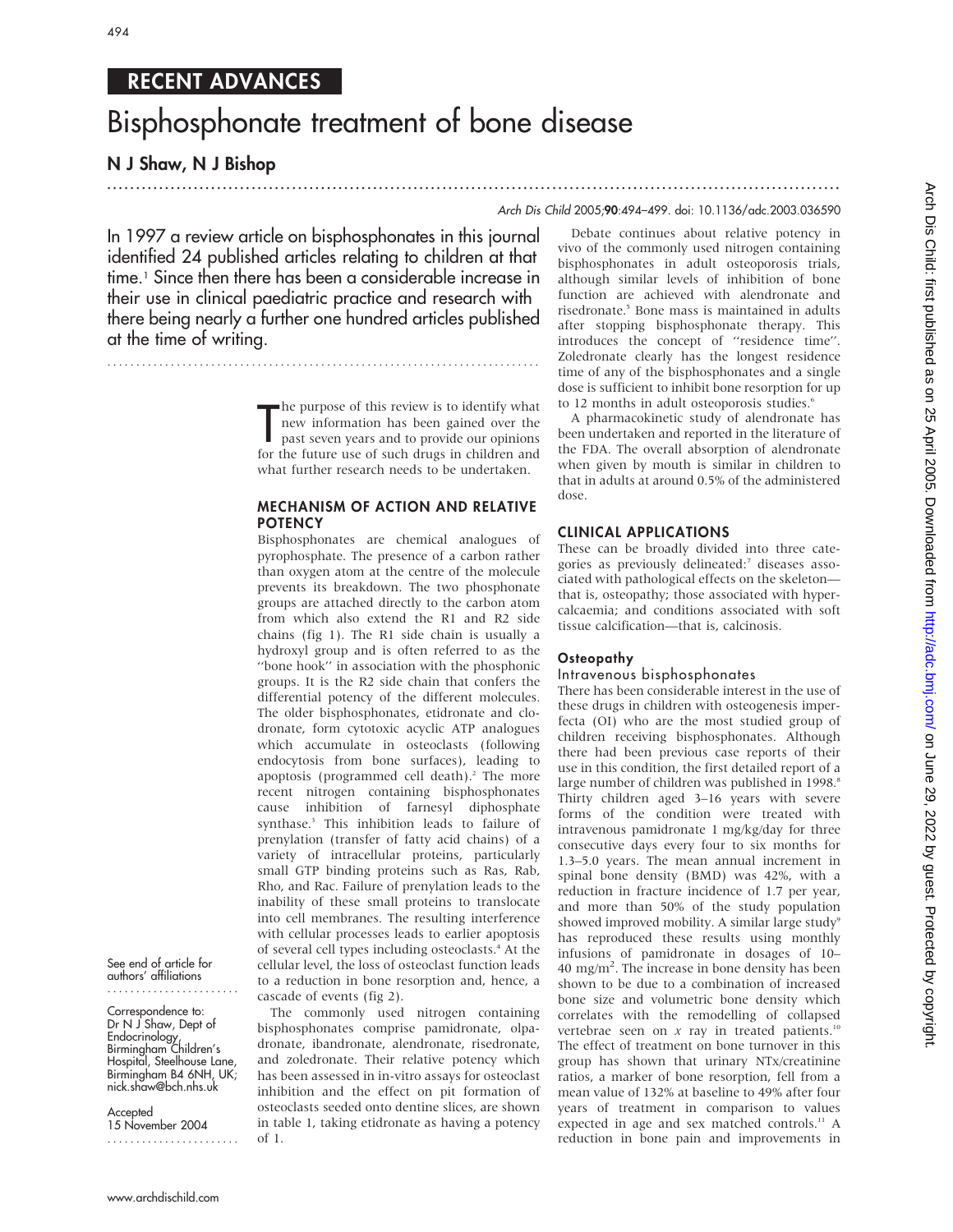

Figure 1 Structure of pyrophosphate and bisphosphonate.

confidence and general wellbeing have been subjectively reported by many children, and an objective improvement in grip strength has been documented after four months of the first treatment, which is maintained for at least two years.<sup>12</sup> Although no relation between OI type and treatment effect has been shown, there is an inverse relation with baseline bone mineral content (BMC) with the most severely affected individuals having the largest increments in BMC.

The impact on bone histology has been reported in a group of 45 patients before and after 2.4 years of treatment.<sup>14</sup> Cortical width was shown to increase by 88% and cancellous bone volume by 46% due to an increase in trabecular number rather than thickness. No evidence of a mineralisation defect was seen in this study. A study in infants under the age of 3 years with severe OI<sup>15</sup> used a more frequent dosage regime of 0.5 mg/kg/day on three consecutive days every six weeks due to the anticipated higher bone turnover. In comparison to historical controls they showed a dramatic increase in BMD of 86–227%, a reduction in fracture incidence, improved handling by carers, and remarkable remodelling of previously deformed bones.

Although studies in children with OI have been criticised because of the lack of randomised controlled studies, the marked changes seen in various parameters are unlikely to be a chance event. Currently bisphosphonate treatment would be regarded as an important component of the multidisciplinary approach to children with severe OI.

Several other patient groups have shown beneficial effects from the use of bisphosphonates on bone density and fracture frequency. Most of these studies have used intravenous pamidronate (dose range 2–15 mg/kg/y) given every three to six months and include glucocorticoid induced osteoporosis,<sup>16</sup> osteoporosis-pseudoglioma syndrome,<sup>17</sup> Menkes disease,<sup>18</sup> and cerebral palsy.<sup>19</sup> Although most studies have utilised a schedule of three consecutive daily infusions of 1 mg/kg of pamidronate, one study<sup>20</sup> which examined the use of single day infusions of the same dose showed median increases of 23.5% in lumbar spine bone density after six months and a reduction in fracture rate from an average of 1.9 per year pretreatment to 0.2 in the follow up period of 6– 22 months.

#### Oral bisphosphonates

Studies examining the efficacy of oral bisphosphonates in children are limited, in contrast to the experience in adult practice where they are the primary means of treatment for osteoporosis. One of the early studies used oral pamidronate or olpadronate in 12 children (four of whom had osteogenesis imperfecta and six with idiopathic osteoporosis) for 2–8 years.<sup>21</sup> The change in the mean spinal bone density standard deviation score (Z-score) was from  $-3.8$  to  $-1.9$  over five years, with a reduction in the number of fractures in those with OI. A recent study from the Netherlands examined the use of olpadronate in children with OI given in a daily dose of 10 mg/m<sup>2</sup> by mouth, in a randomised placebo controlled trial

|                 |  | Table 1 Relative potency of bisphosphonates to inhibit |  |
|-----------------|--|--------------------------------------------------------|--|
| bone resorption |  |                                                        |  |

| <b>Bisphosphonate</b> | <b>Relative potency</b> |  |  |
|-----------------------|-------------------------|--|--|
| Etidronate            |                         |  |  |
| Clodronate            | 10                      |  |  |
| Pamidronate           | 100                     |  |  |
| Olpadronate           | 200-500                 |  |  |
| <b>Ibandronate</b>    | 500-1000                |  |  |
| Alendronate           | 1000-2000               |  |  |
| Risedronate           | 2000                    |  |  |
| <b>Zoledronate</b>    | 10000                   |  |  |

for a period of two years.<sup>22</sup> There was a larger rise in spinal bone density in the active treatment group (Z-score improved from  $-$  4.98 to  $-3.31$ ) than the placebo group (Z-score improved from  $-4.84$  to  $-4.70$ ). There were fewer fractures in the olpadronate treated group, with a 31% reduction in relative fracture risk. Despite these changes there were no detectable differences in functional outcome, grip strength, lumbar vertebral height, or urinary markers of bone resorption. The lack of beneficial effect on functional outcome is in contrast to the previously reported uncontrolled studies using intravenous pamidronate. No child who received active treatment reported gastrointestinal upset or had evidence of renal or hepatic dysfunction.

One study of 38 children<sup>23</sup> with connective tissue disease, 30 of whom were receiving continuous glucocorticoid therapy for at least six months, evaluated the use of alendronate over a period of one year. Subjects weighing less than 20 kg received a dose of 5 mg daily and those greater than 20 kg received 10 mg daily. Lumbar spine BMD increased by a mean of 14.9%, in comparison to an increment of 2.6% in an untreated control group containing patients with less severe disease. There were insufficient duration and numbers to comment on effects on fracture incidence. Apart from some reports of gastrointestinal irritation the drug was well tolerated. There are currently few studies of oral bisphosphonate usage in children containing a significant number of children with the same condition to enable decisions to be made regarding their efficacy, and there are no studies comparing oral to intravenous bisphosphonates in the same condition.

#### Hypercalcaemia

Bisphosphonates have been used in children with hypercalcaemia due to a variety of causes including immobilisation, leukaemia, hyperparathyroidism, and subcutaneous fat necrosis. A retrospective review<sup>24</sup> of the use of intravenous pamidronate in five children with hypercalcaemia associated with malignancy showed successful resolution within 48 hours with single infusions of 1–2 mg/kg. One patient developed symptomatic hypocalcaemia and two developed transient hypophosphataemia. Intravenous pamidronate in doses of 35–60 mg/ $m<sup>2</sup>$  also proved successful in children with advanced liver disease and hypercalcaemia prior to liver transplantation.25 Another report documents responses to intravenous pamidronate in doses ranging from 0.5 to 1.0 mg/kg in three children with hypercalcaemia of differing aetiology.26 Oral etidronate in a dose of 3.7 mg/kg/day proved effective in normalising plasma calcium within two weeks in a child with immobilisation induced hypercalcaemia secondary to Guillain-Barré syndrome.<sup>27</sup> Etidronate was also used in a dose of 5 mg/kg twice daily in a 1 month old infant with hypercalcaemia secondary to subcutaneous fat necrosis<sup>28</sup> who had failed to respond to intravenous saline, frusemide, and prednisone, with the plasma calcium normalising within 24 hours. We are also aware of the use of intravenous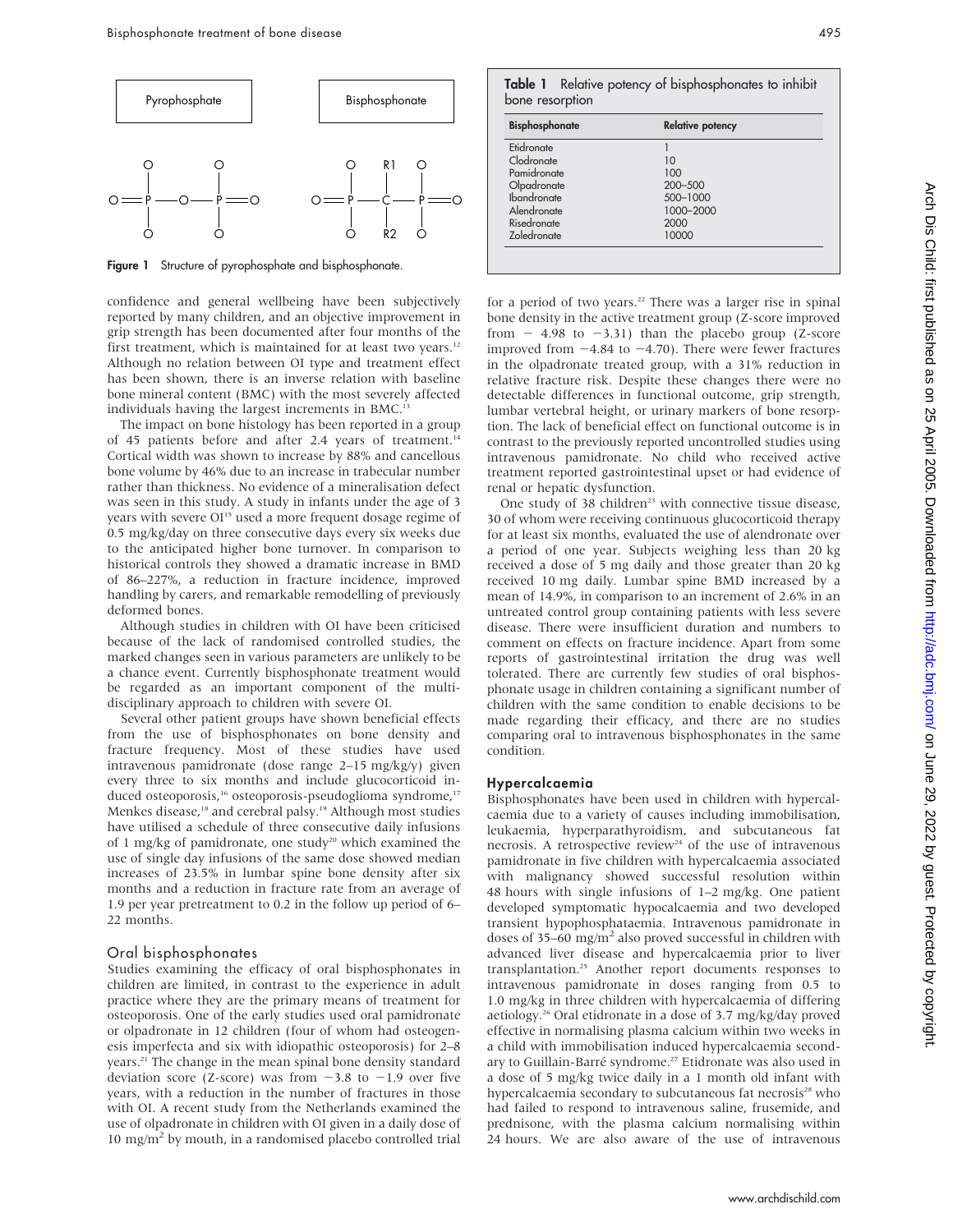

Figure 2 Cascade of events triggered by administration of a bisphosphonate.

pamidronate in the treatment of hypercalcaemia due to neonatal severe hyperparathyroidism<sup>29</sup> and immobilisation hypercalcaemia following spinal cord injury.<sup>30</sup>

#### **Calcinosis**

In contrast to their use in osteopathy and hypercalcaemia there have been few further reports of the use of bisphosphonates in conditions associated with calcinosis in paediatric practice such as dermatomyositis, fibrodysplasia ossificans progressiva, and scleroderma. One report of a 6 year old child with extensive subcutaneous calcification secondary to dermatomyositis documents the use of oral alendronate in a dose of 10 mg daily for one year. $31$  During this time the bouts of fever and cellulitis related to the calcinosis ceased and the range of joint movements improved within six months, with radiological resolution of calcified deposits in the axilla and extrusion of several calcified deposits through the skin.

#### Miscellaneous conditions

Fibrous dysplasia is a condition in which bone marrow cells are affected by somatic activating mutations of the gene encoding the  $\alpha$  subunit of the stimulatory G  $\alpha$  protein Gs $\alpha$ . In this condition dysplastic lesions within the skeleton can cause bone pain, cranial nerve compression, bone deformity, and fractures. It may occur in isolation or more commonly as part of the McCune-Albright syndrome. Intravenous

pamidronate has been used in several small studies with reports of improvement in bone pain and a reduction in markers of bone turnover. Although a study in adults<sup>32</sup> reported refilling of the dysplastic bone lesions in approximately 50% of patients, a detailed  $x$  ray and histological study in 18 children and adolescents treated with pamidronate for at least one year did not confirm this effect.<sup>33</sup> Iliac crest bone biopsies containing dysplastic lesions showed no effect of treatment on parameters of bone resorption and a progression in the bone deformity necessitated orthopaedic surgery in seven patients. Thus it would appear that in this particular patient group the only indication for such treatment would be uncontrollable bone pain.

Idiopathic hyperphosphatasia is a rare autosomal recessive bone disorder characterised by excessive bone resorption and bone formation which may present in infancy or later childhood. Most cases are due to inactivating mutations in the gene coding for osteoprotegerin. Progressive bone deformity and fractures often lead to loss of ambulation by the teenage years. An 11 year old girl with this condition, $34$ who had failed to respond to conventional monthly doses of pamidronate, was then treated with intravenous ibandronate; 5 mg infusions were given every month until suppression of alkaline phosphatase levels was achieved. She received 45 mg over three years, during which biochemical markers of bone turnover were suppressed into the normal range; she had no further fractures and she remained mobile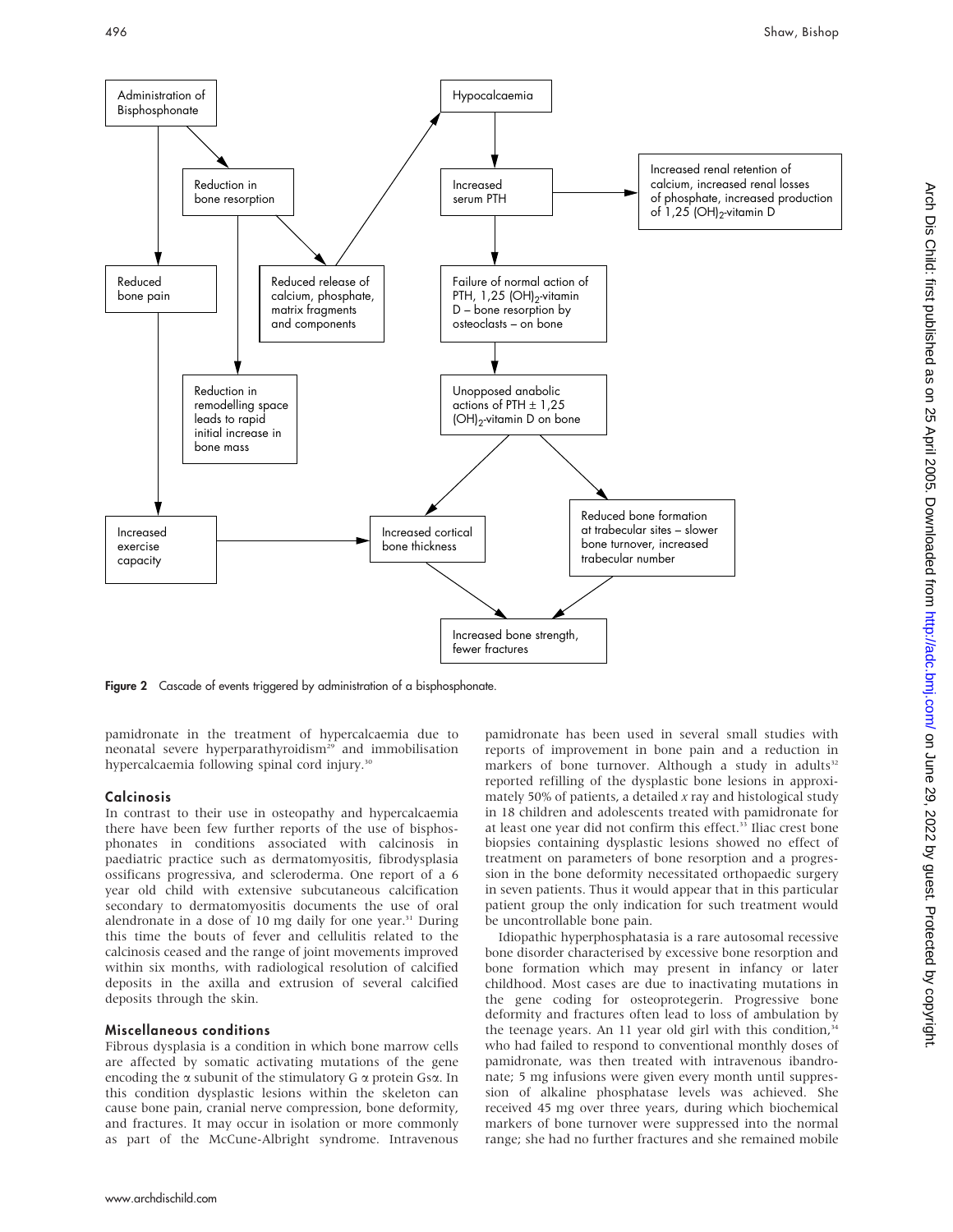and active at an age when two older affected siblings had become wheelchair bound. There were no adverse effects on bone mineralisation in a bone biopsy taken after 18 months of treatment.

There are also preliminary reports of the use of pamidronate in chronic recurrent multifocal osteitis.<sup>35</sup>

## ADVERSE EFFECTS

The most commonly used protocol of 1 mg/kg/day on three successive days of pamidronate given intravenously results in an acute phase reaction characterised by high temperature, musculoskeletal aches and pains, and, occasionally, vomiting which is seen in up to 85% of patients. It is uncommon for the reaction to recur on subsequent cycles of treatment at this dose level. However, anecdotal information (personal communication, David Sillence) indicates that lower doses of pamidronate may be associated with a recurrence of the acute phase reaction on subsequent administration. Four infants with severe OI and preexisting respiratory compromise developed respiratory distress during their first treatment with pamidronate. Two of them required intensive care admission.<sup>36</sup> Acute reactions in relation to the administration of oral therapy have been seen with both alendronate and risedronate (personal communication, Francis Glorieux), with a lower grade but similar reaction to that seen in pamidronate, usually extending over a period of several days. Gastrointestinal upset has been reported with all orally administered bisphosphonates; risedronate is claimed to be less irritative than alendronate.

There have been several recent reports of severe symptomatic hypocalcaemia occurring after the administration of intravenous pamidronate or zoledronate.37 38 These occurred in individuals who either had undiagnosed vitamin D deficiency or hypoparathyroidism as a consequence of hypomagnesaemia or surgery. The importance of screening individuals appropriately prior to the use of a bisphosphonate is apparent. There have also been several reports of osteonecrosis of the jaw occurring in adult patients who have received intravenous pamidronate or zoledronate.<sup>39</sup> These have usually occurred in patients with malignancy and other risk factors for osteonecrosis; no causal relation has been established.

Potentially more serious problems have arisen from the over-zealous administration of pamidronate for non-specific bone pain, as reported by Whyte and colleagues.<sup>40</sup> In a child given the typical cycle of pamidronate at monthly intervals, they reported severe under-tubulation at the growing ends of long bones with an appearance not dissimilar to that seen in osteopetrosis which, presumably, had resulted from the failure to re-model the metaphyseal diaphyseal junction. A further report of slower than expected fracture healing, and healing after osteotomies, was given at the American Society of Bone and Mineral Research in 2003.<sup>41</sup> The slower healing was noted particularly in children with OI who had received bisphosphonates for three or more years and where osteotomies had been undertaken using a vibrating saw, possibly cauterising the ends of the bones prior to intramedullary rodding. Recent work has identified that the sclerotic metaphyseal lines seen at the ends of the long bones in children treated with pamidronate are due to retention of calcified cartilage which with time are replaced with bone.<sup>42</sup> It remains unclear whether there are likely to be longer term consequences of chronic bisphosphonate administration. Particularly with the drugs that have longer residence time in bone, consideration should be given to the potential for retention in bone, and release at a later date, perhaps during pregnancy in young women.

### UNANSWERED QUESTIONS

Although there has been a considerable addition to the published literature on the use of bisphosphonates in children since 1997, there remain a number of unanswered questions which would benefit from future research. These include:

- N Criteria used to initiate treatment. In a scenario where a child is having recurrent low trauma fractures in conjunction with an abnormal bone density, the potential benefit from bisphosphonate treatment would outweigh any potential risk. However, this may not be the case for a child with a low bone density in the absence of fractures and it would appear inappropriate to administer bisphosphonates in this situation unless there were good evidence that the child was at high risk of fractures. Therefore future studies need to include outcome measures other than change in bone density, such as reduction in fracture frequency, which should ideally be performed as randomised controlled studies. The use of bisphosphonates in children with mild forms of OI who have infrequent fractures should be examined to ensure that the potential benefits on bone density and fracture frequency outweigh any potential risks.
- $\bullet$  Duration of treatment. There is currently little information to guide clinicians as to duration of treatment and what criteria should be used to indicate stopping treatment. Such criteria are likely to vary depending on the condition being treated; for example, a child with steroid induced osteoporotic fractures may only need treatment for one year, while a child with OI may require more prolonged treatment. The criteria used are likely to include bone density, fracture frequency, mobility, and biochemical markers of bone turnover. However, the urinary NTX/ creatinine ratio was not associated with histomorphometric measures of cancellous bone metabolism in children with osteogenesis imperfecta during treatment, so it is unclear as to the role of biochemical markers in monitoring therapy.<sup>14</sup>
- $\bullet$  Duration of treatment effect. It is currently unclear how long the effect of bisphosphonate treatment will last once discontinued. Again this is likely to be related to the condition being treated; for example, the impact on a child with juvenile arthritis will be related to the disease activity and the dosage of glucocorticoids.
- $\bullet$  Dose and frequency of administration. In the treatment of children with OI with intravenous pamidronate, most clinicians utilise a regime developed in Montreal of three infusions on consecutive days, with smaller but more frequent doses being used in younger children.<sup>43</sup> However, other dosage regimes varying from monthly to six monthly regimes have been used in OI and other conditions. Therefore further research to identify the lowest effective dose and treatment frequency is indicated.
- Role of other bisphosphonates. There are now a variety of different bisphosphonates that are available for clinical use which vary significantly in their potency. For example, ibadronate and zoledronate, which are administered intravenously, have potencies that are 10 and 100 times that of pamidronate. Zoledronate is currently being investigated in an international study in children with OI; if shown to be effective and free of significant adverse effects, it will have the advantage that it can be administered over 30 minutes as a single infusion every three months, thus reducing the need for hospital admission. There have been some preliminary studies examining the efficacy of oral bisphosphonates and further studies are indicated, including a comparison of an oral to an intravenous bisphosphonate.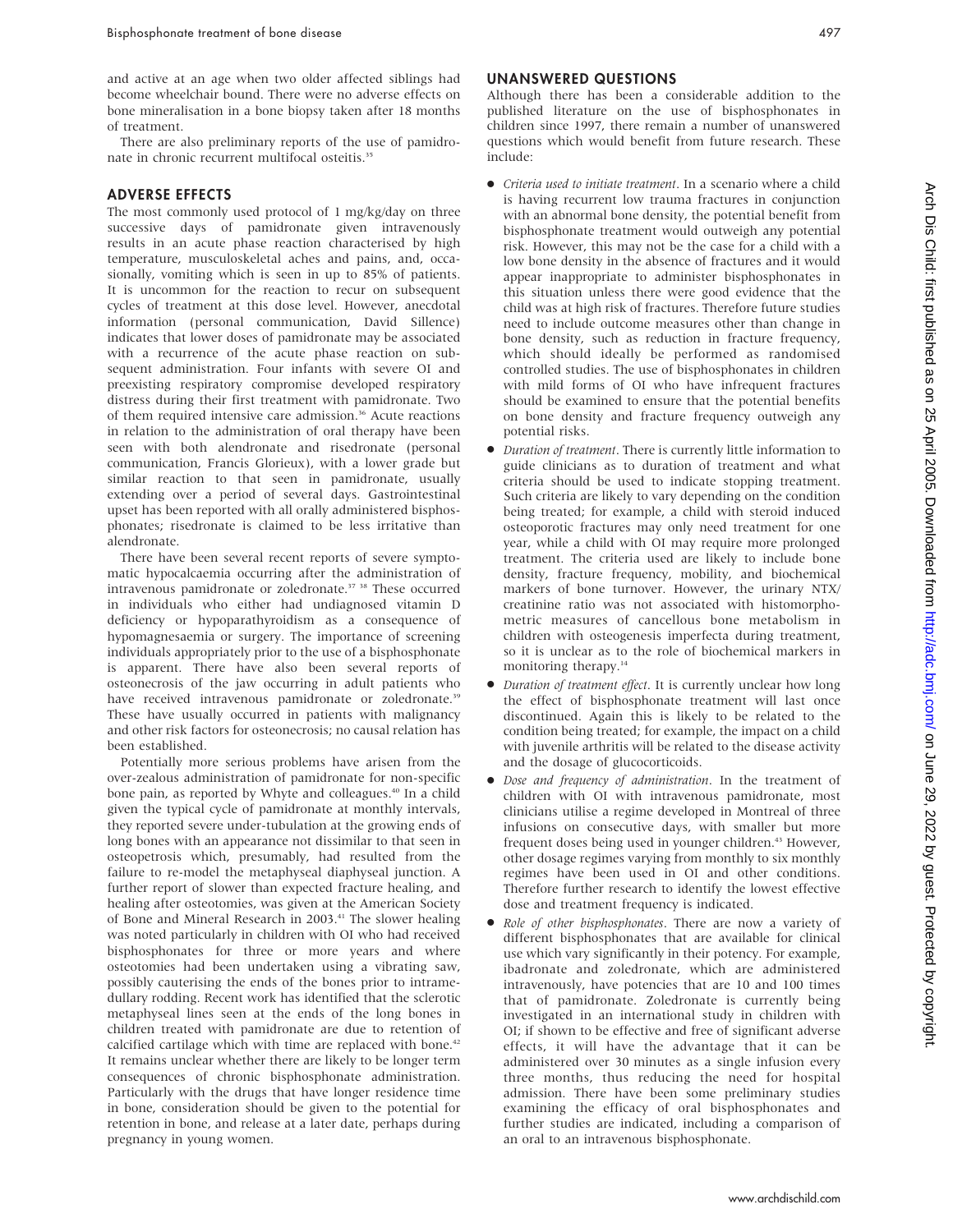• Use as prophylaxis. The majority of current usage in children is for conditions with significant clinical effects, for example, fractures in OI and bone pain in fibrous dysplasia. We are aware of them being administered prophylactically in conditions where a child has been identified as having a low bone density in the absence of fractures, and it has been felt important by the clinician responsible to offer treatment. However, in many of these conditions there is currently a lack of good evidence that the low bone density leads to an increased fracture frequency in the short or long term, and such studies are necessary to justify the use of prophylactic treatment. One condition where there is a high prevalence of abnormal bone density and fractures is juvenile idiopathic arthritis. A multicentre study in the UK is due to commence, which will examine the prophylactic use of a bisphosphonate. In many conditions where abnormal bone density has been identified, there is a need to understand the aetiology, as such knowledge may lead to alternative methods of prevention and treatment; for example, the role of hypogonadism in thalassaemia and the importance of appropriate sex steroid replacement in this group.<sup>44</sup>

# WHO SHOULD BE TREATING AND MONITORING PATIENTS?

The availability of bisphosphonates is undoubtedly a significant advance in the therapeutic armamentarium for bone disease in children. However, the case report of bisphosphonate induced osteopetrosis<sup>40</sup> illustrates the potential risks of misinterpretation of clinical information and the inappropriate use of a bisphosphonate. Such a case is unlikely to be isolated. The availability of bone densitometry for children leads to the identification of many children with chronic disease who have abnormal results, leading to a temptation for the clinician to administer treatment with a bisphosphonate. The potential pitfalls in the use of bone densitometry in children are not widely appreciated,<sup>45</sup> and incorrect interpretation may lead to misdiagnosis of abnormal bone density. The management of osteoporosis and related bone disorders in children is an evolving discipline with few clear guidelines to date. In view of these issues we would support the view that bisphosphonate therapy should be used only in the context of a well run clinical programme with specialist knowledge in the management of bone disease in children.<sup>46</sup>

#### Authors' affiliations .....................

#### N J Shaw, Department of Endocrinology, Birmingham Children's Hospital, UK

N J Bishop, Academic Unit of Child Health, Sheffield Children's Hospital, University of Sheffield, UK

Competing interests: NJS and NJB have received funding from Novartis and the Arthritism & Rheumatism Council for studies of bisphosphonates in osteogenesis imperfecta. NJB has acted as an independent consultant for Proctor & Gamble.

#### **REFERENCES**

- 1 Allgrove J. Biphosphonates. Arch Dis Child 1997;76:73–5.
- 2 Rogers MJ, Ji X, Russell RG, et al. Incorporation of bisphosphonates into adenine nucleotides by amoebae of the cellular slime mould Dictyostelium<br>discoideum. *Biochem J* 1994;**303**:303–11.
- 3 Luckman SP, Hughes DE, Coxon F, et al. Nitrogen-containing bisphosphonates inhibit the mevalonate pathway and prevent posttranslational prenylation of GTP-binding proteins, including Ras. J Bone Miner Res 1998;13:581–9.
- 4 Benford HL, McGowan NW, Helfrich MH, et al. Visualization of bisphosphonate-induced caspase-3 activity in apoptotic osteoclasts in vitro. Bone 2001;28:465–73.
- 5 Hosking D, Adami S, Felsenberg D, et al. Comparison of change in bone resorption and bone mineral density with once-weekly alendronate and daily

risedronate: a randomised, placebo-controlled study. Curr Med Res Opin 2003;19:383–94.

- 6 Reid IR, Brown JP, Burckhardt P, et al. Intravenous zoledronic acid in postmenopausal women with low bone density. N Engl J Med<br>2002;**346**:653–61.
- 7 Shoemaker LR. Expanding role of bisphosphonate therapy in children. J Pediatr 1999:134:264-
- 8 Glorieux FH, Bishop NJ, Plotkin H, et al. Cyclic administration of pamidronate in children with severe osteogenesis imperfecta. N Engl J Med 1998;339:947–52.
- 9 Astrom E, Soderhall S. Beneficial effect of long term intravenous bisphosphonate treatment of osteogenesis imperfecta. Arch Dis Child 2002;86:356–64.
- 10 Rauch F, Plotkin H, Zeitlin L, et al. Bone mass, size, and density in children and adolescents with osteogenesis imperfecta: effect of intravenous pamidronate therapy. J Bone Miner Res 2003;18:610–14.
- 11 Rauch F, Plotkin H, Travers R, et al. Osteogenesis imperfecta types I, III, and IV: effect of pamidronate therapy on bone and mineral metabolism. J Clin Endocrinol Metab 2003;88:986–92.
- 12 Montpetit K, Plotkin H, Rauch F, et al. Rapid increase in grip force after start of pamidronate therapy in children and adolescents with severe osteogenesis imperfecta. Pediatrics 2003;111:e601–3.
- 13 Zacharin M, Bateman J. Pamidronate treatment of osteogenesis imperfecta: lack of correlation between clinical severity, age at onset of treatment, predicted collagen mutation and treatment response. J Pediatr Endocrinol Metab 2002;15:163–74.
- 14 Rauch F, Travers R, Plotkin H, et al. The effects of intravenous pamidronate on the bone tissue of children and adolescents with osteogenesis imperfecta. J Clin Invest 2002;110:1293–9.
- 15 Plotkin H, Rauch F, Bishop NJ, et al. Pamidronate treatment of severe osteogenesis imperfecta in children under 3 years of age. J Clin Endocrinol Metab 2000;85:1846–50.
- 16 Noguera A, Ros JB, Pavia C, et al. Bisphosphonates, a new treatment for glucocorticoid-induced osteoporosis. *J Pediatr Endocrinol Metab*<br>2003;**16**:529–36.
- 17 Zacharin M, Cundy T. Osteoporosis pseudoglioma syndrome: treatment of spinal osteoporosis with intravenous bisphosphonates. J Pediatr 2000;137:410–15.
- 18 Kanumakala S, Boneh A, Zacharin M. Pamidronate treatment improves bone mineral density in children with Menkes disease. J Inherit Metab Dis 2002;25:391–8.
- 19 Henderson RC, Lark RK, Kecskemethy HH, et al. Bisphosphonates to treat osteopenia in children with quadriplegic cerebral palsy: a randomised<br>placebo-controlled clinical trial. *J Pediatr* 2002;**141**:644–51.
- 20 Steelman J, Zeitler P. Treatment of symptomatic pediatric osteoporosis with cyclic single-day intravenous pamidronate infusions. J Pediatr 2003;142:417–23.
- 
- 21 Brumsen C, Hamdy NAT, Papapoulos SE. Long term effects of<br>bisphosphonates on the growing skeleton. Medicine 1997;76:266–83.<br>22 Sakkers R, Kok D, Engelbert R, *et al.* Skeletal effects and functional outcome with olpadronate in children with osteogenesis imperfecta: a 2-year randomised placebo-controlled study. Lancet 2004;363:1427–31.
- 23 Bianchi ML, Cimaz R, Bardare M, et al. Efficacy and safety of alendronate for the treatment of osteoporosis in diffuse connective tissue diseases in children. Arthritis Rheum 2000;43:1960–6.
- 24 Young G, Shende A. Use of pamidronate in the management of acute cancer-related hypercalcaemia in children. Med Pediatr Oncol 1998;30:117–21.
- 25 Attard TM, Dhawan A, Kaufman SS, et al. Use of disodium pamidronate in children with hypercalcaemia awaiting liver transplantation. Pediatric Transplantation 1998;2:157–9.
- 26 Lteif AN, Zimmerman D. Bisphosphonates for treatment of childhood hypercalcaemia. Pediatrics 1998;102:990–2.
- 27 Go T. Low-dose etidronate therapy for immobilisation hypercalcaemia associated with Guillain-Barre syndrome. Acta Paediatr 2001;90:1202–4.
- 28 Rice AM, Rivkees SA. Etidronate therapy for hypercalcaemia in subcutaneous fat necrosis of the newborn. J Pediatr 1999;134:349–51.
- 29 Waller SC, Van't Hoff W. Pamidronate therapy in hyperparathyroid bone
- disease with severe hypercalcaemia. Ar*ch Dis Child* 2003;**88**(suppl 1):A74.<br>30 **Kedlaya D**, Brandstater ME, Lee JK. Immobilization hypercalcaemia in<br>incomplete paraplegia: successful treatment with pamidronate. Ar*ch Phys* Med Rehabil 1998;79:222–5.
- 31 Mukamel M, Horev G, Mimouni M. New insight into calcinosis of juvenile dermatomyositis: a study of composition and treatment. J Pediatr 2001;138:763–6.
- 32 Chapurlat RD, Delmas PD, Liens D, et al. Long term effects of intravenous pamidronate in fibrous dysplasia of bone. J Bone Miner Res 1997;12:1746–52.
- 33 Plotkin H, Rauch F, Zeitlin L, et al. Effect of pamidronate treatment in children with polyostotic fibrous dysplasia of bone. J Clin Endocrinol Metab 2003;88:4569–75.
- 34 Cundy T, Wheadon L, King A. Treatment of idiopathic hyperphosphatasia with intensive bisphosphonate therapy. J Bone Miner Res 2004;19:703–11.
- 35 Cleary AG, Davidson JE, Sills JA. Pamidronate treatment in chronic recurrent multifocal osteitis and SAPHO syndrome. Arch Dis Child 2003;88(suppl 1):A38.
- 36 Munns CF, Rauch F, Mier RJ, et al. Respiratory distress with pamidronate treatment in infants with severe osteogenesis imperfecta. Bone 2004;35:231–4.
- 37 Peter R, Mishra V, Fraser WD. Severe hypocalcaemia after being given intravenous bisphosphonate. BMJ 2004;328:335–6.